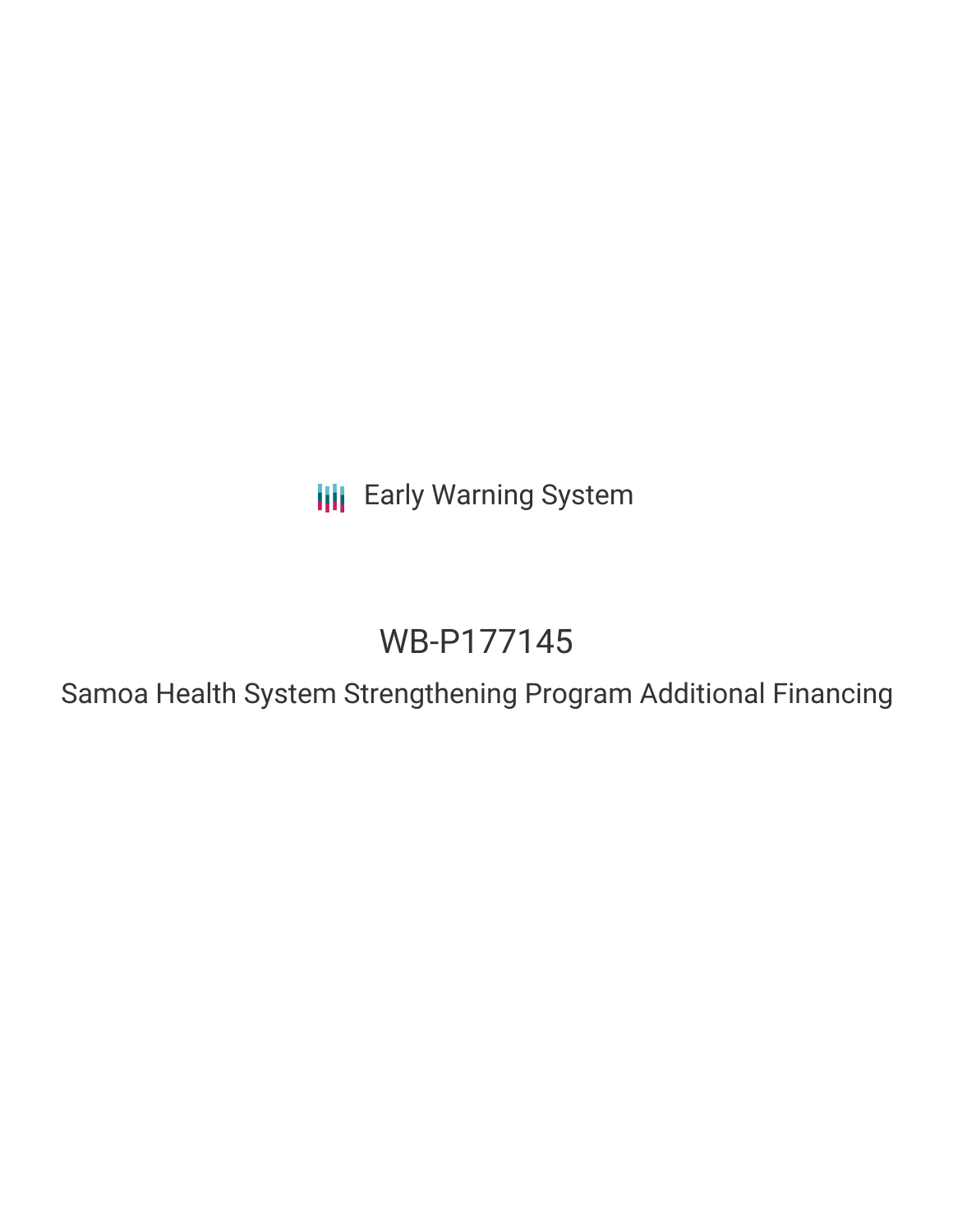

# Early Warning System Samoa Health System Strengthening Program Additional Financing

#### **Quick Facts**

| <b>Countries</b>               | Samoa                       |
|--------------------------------|-----------------------------|
| <b>Financial Institutions</b>  | World Bank (WB)             |
| <b>Status</b>                  | Proposed                    |
| <b>Bank Risk Rating</b>        | U                           |
| <b>Sectors</b>                 | <b>Education and Health</b> |
| <b>Investment Type(s)</b>      | Grant                       |
| <b>Investment Amount (USD)</b> | \$9.70 million              |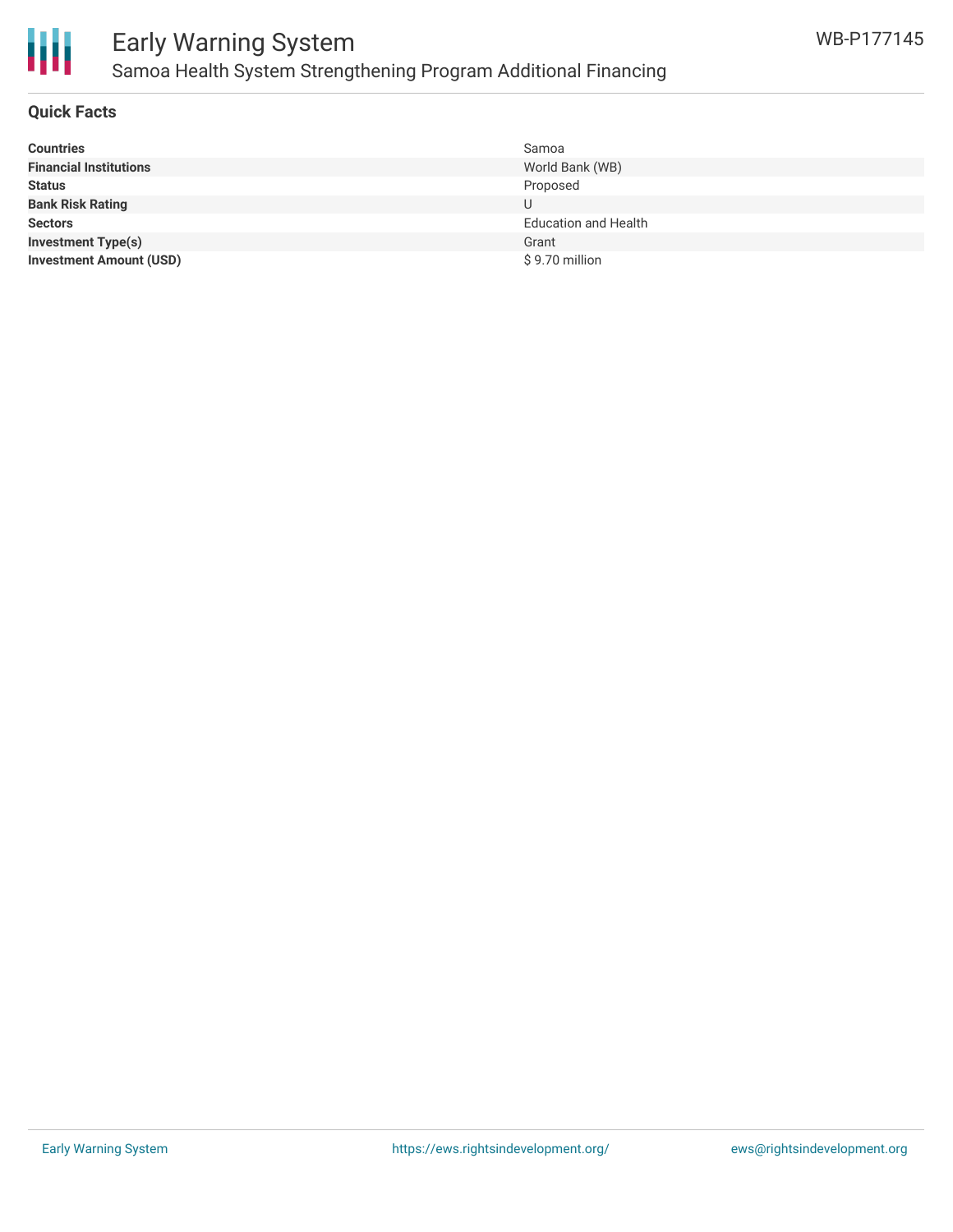

### **Project Description**

According to the bank's website, the project's objective is "to improve the quality and efficiency of NCD prevention and control in Samoa."

No further information available at a time of disclosure.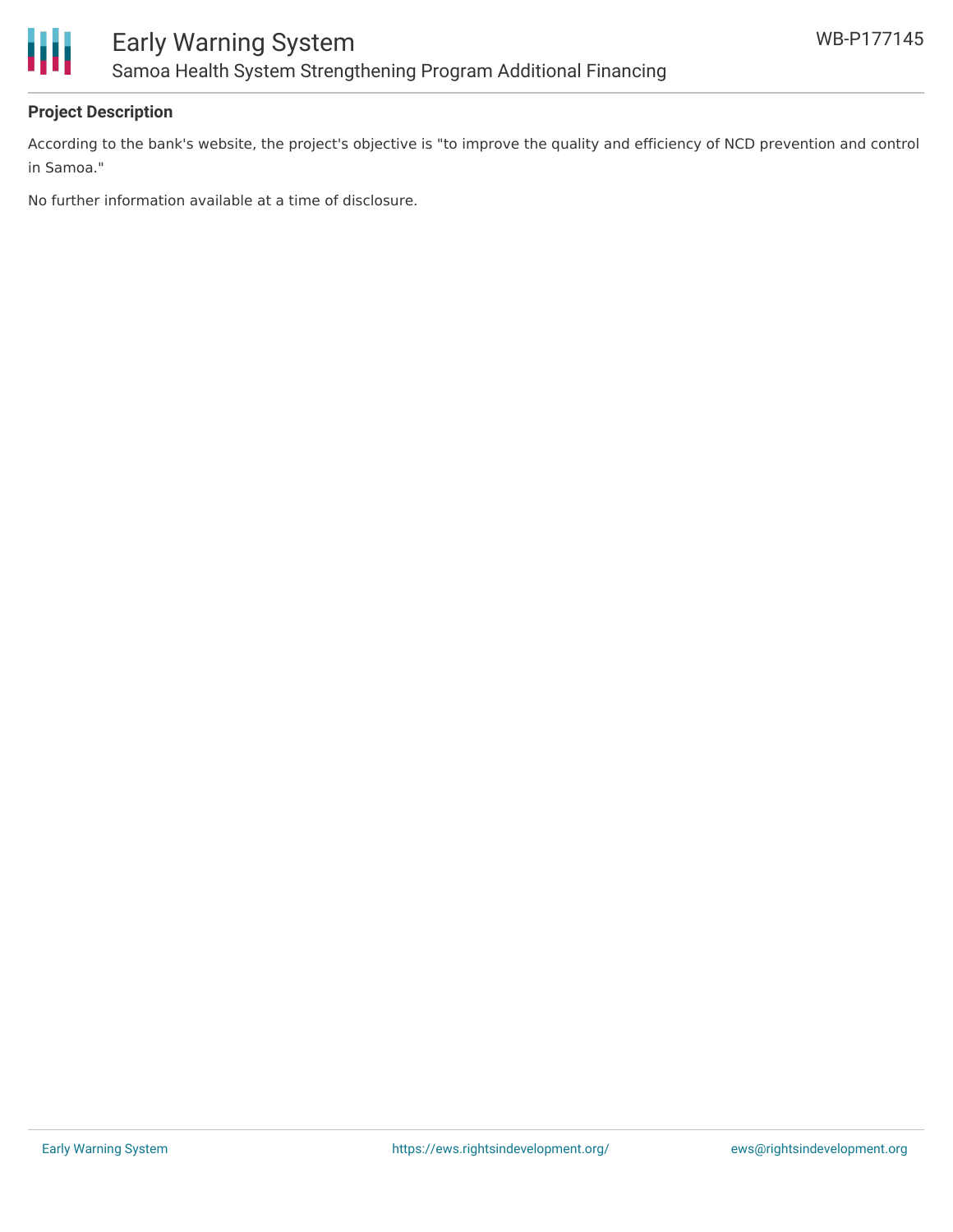

# Early Warning System Samoa Health System Strengthening Program Additional Financing

### **Investment Description**

World Bank (WB)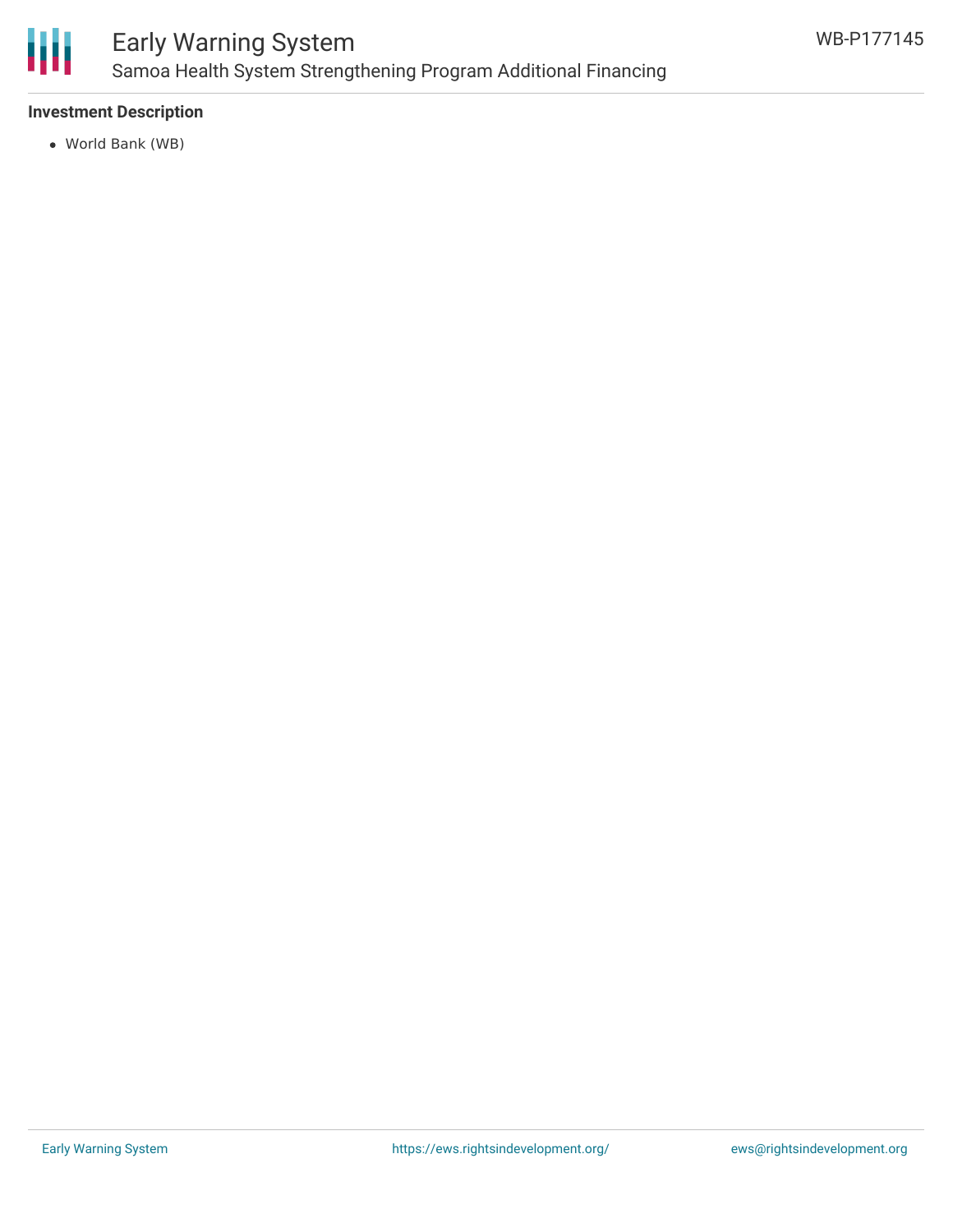

#### **Contact Information**

World Bank

Shuo Zhang, Carol Atieno Obure

#### ACCESS TO INFORMATION

To submit an information request for project information, you will have to create an account to access the Access to Information request form. You can learn more about this process at: https://www.worldbank.org/en/access-toinformation/request-submission

#### ACCOUNTABILITY MECHANISM OF THE WORLD BANK

The World Bank Inspection Panel is the independent complaint mechanism and fact-finding body for people who believe they are likely to be, or have been, adversely affected by a World Bank-financed project. If you submit a complaint to the Inspection Panel, they may investigate to assess whether the World Bank is following its own policies and procedures for preventing harm to people or the environment. You can contact the Inspection Panel or submit a complaint by emailing ipanel@worldbank.org. Information on how to file a complaint and a complaint request form are available at: https://www.inspectionpanel.org/how-tofile-complaint